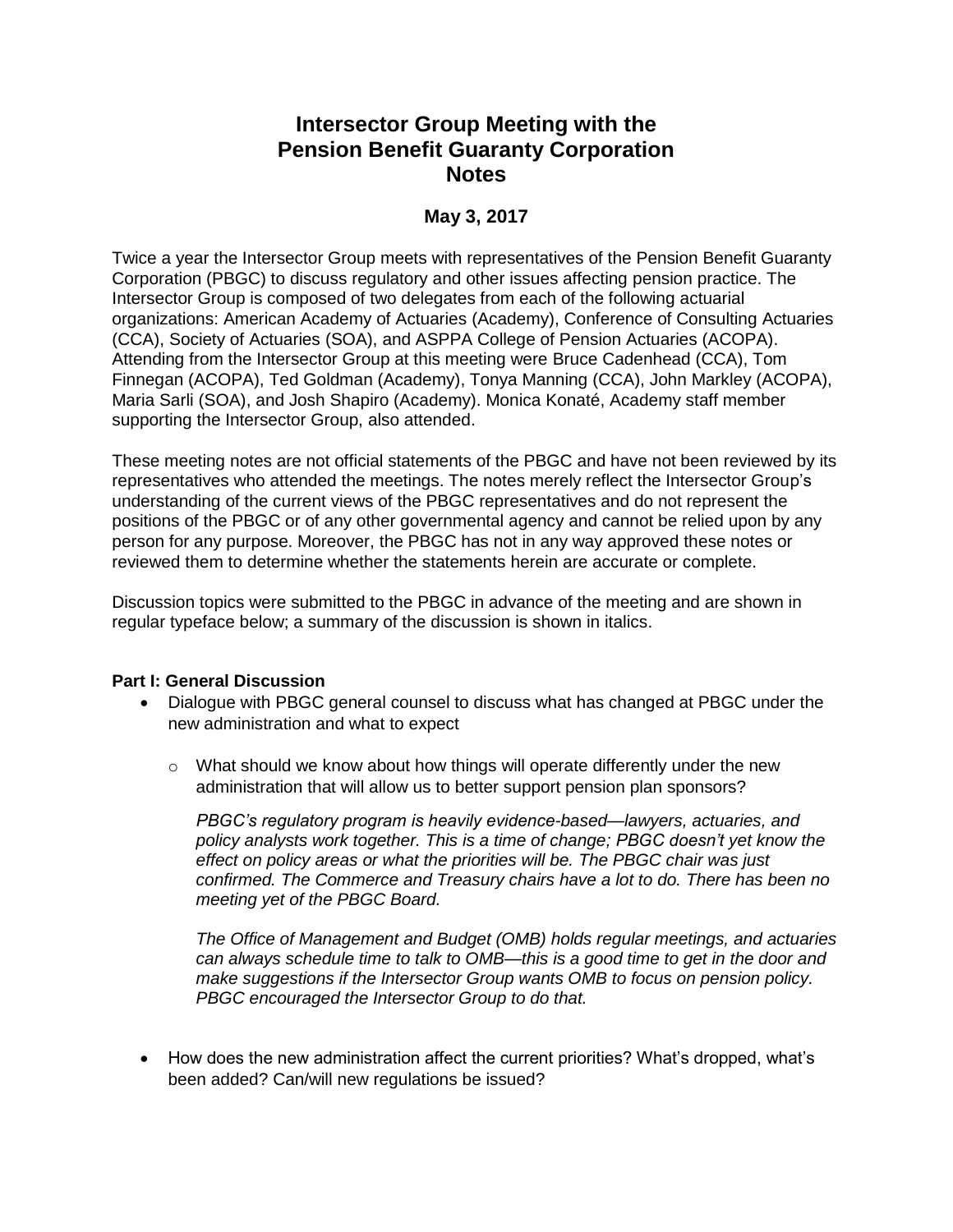*PBGC's regulatory agenda will be out in about a month—it believes the agenda is mostly deregulatory (as discussed in further detail below).*

*PBGC tends to be the same across administrations. The top priority recently has been the missing participants program. The goal is to have the missing participants program for defined contribution (DC) plans that are terminating effective by January 2018. PBGC has written the regulation and it is in interagency review now. The merger rule for multiemployer plans is next in line behind the missing participant regulations.* 

 $\circ$  What are the implications of the focus on repealing regulations; specifically, the resolution to remove two regulations for every one proposed? What counts as a "regulation"?

*PBGC did not directly answer the questions because much is unknown, but gave its broad general perspective, as follows:*

*People want certainty as to how rules apply, so regulations are beneficial because they protect those regulated from arbitrary actions of government and from others who might sue them because of differing interpretations of imperfect statutes.*

*Recommendations to repeal regulations must be done cautiously because many people want to retain many of the rules. How does government understand what the burden of a regulation is? Not just costs, but opportunity costs. (See Circular A4 of OMB guidance.) The regulatory process itself is a good promoter of dialogue—PBGC collects information and evidence, writes proposed regulations, gets more feedback etc.* 

*PBGC needs to be clear about why it needs information—"get most bang for regulatory buck". Executive orders (EOs) and guidance have focused attention on these things, with a goal of getting a desired result in the least burdensome way possible. PBGC needs input so it has an empirical way to assess the information it is seeking and how to get it most cost-effectively. If Congress directs PBGC to collect something not needed, PBGC can "collect" the information by being able to request it when it's needed (e.g., at risk liabilities for ERISA Section 4010 filings).*

*There are really two steps, a cost/benefit analysis and an efficiency/burden assessment. An earlier EO (1996, President Clinton) required a cost/benefit analysis—agencies must prove a regulation is justified by comparing costs to benefits. This analysis has always been tricky because benefits are not always readily quantifiable. Now added to that analysis are additional questions: Is it efficient? Is the burden too much for the agency's need?* 

*The "two-for-one" rule is basically about burden increases. If PBGC is going to adopt regulations that increase burdens it needs to pay for them. The "two-forone" rule affects PBGC less than one might expect—per OMB, the rule is more*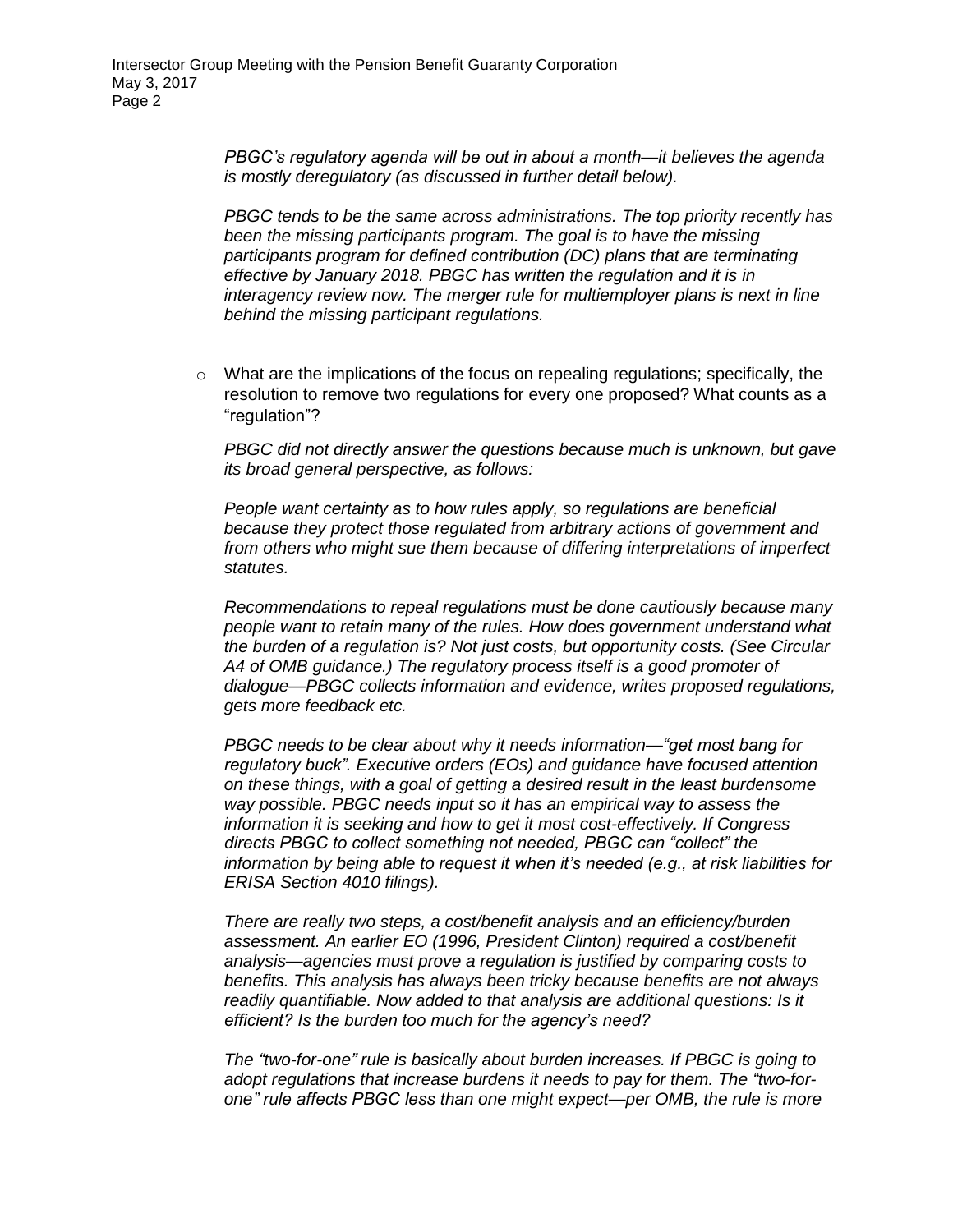*focused on "command and control" regulations. Most of the PBGC regulations are to interpret vague statutory regulations, provide safe harbors, etc.* 

*OMB has said that if a regulation doesn't impose costs but provides benefits (e.g., provides certainty in an uncertain area), then it will be considered a deregulatory activity that does not activate the "two-for-one" rule, but the agency can still bank any cost savings to use against something that increases costs. For example, if the missing participants program for DC plans reduces costs for plan sponsors and participants, PBGC can use that savings against something that increases costs for plans and participants. PBGC estimates the amount in the bank and OMB reviews.* 

*Even if Congress writes a law that increases burdens, the agencies must still write regulations and the cost offset/repeal of other rules requirements still apply. So performing deregulatory actions and banking them is good policy for the agencies.*

*PBGC believes that most PBGC guidance should be deregulatory but there will be some regulatory guidance.*

*The "two-for-one" rule only applies to significant regulations. Most of PBGC's regulations are significant (OMB considers them so, and so does PBGC, even if the regulations don't hit the financial thresholds for significance). But even for those that are not significant, if an agency has deregulatory savings, it can still bank those savings; that rule exists to avoid perverse incentives not to deregulate smaller regulations.*

*PBGC will be looking for empirical evidence on burden vs. benefit of its regulations. PBGC hasn't been slowed down so far because it already had a jump on the analysis. PBGC believes its regulations on multiemployer plan mergers will reduce burdens.*

 $\circ$  How will repeal work? For example, must an entire regulation be repealed, or can only sections or subsections be repealed, leaving the rest intact?

*Not discussed.*

 $\circ$  Would it be helpful for the Intersector Group to provide a list of regulations to consider, along with discussion of the reasons for their inclusion?

*Yes. Input on the regulatory program in general and also priorities for regulations would be helpful. PBGC's regulatory staff is down to five, so PBGC needs to focus its resources where they will be most useful. What are the regulatory staffers doing that they shouldn't be doing? What should they be doing that they aren't?*

*PBGC's efforts in the missing participant arena were well received and are proving very useful—PBGC believes it would be beneficial if it could assist with*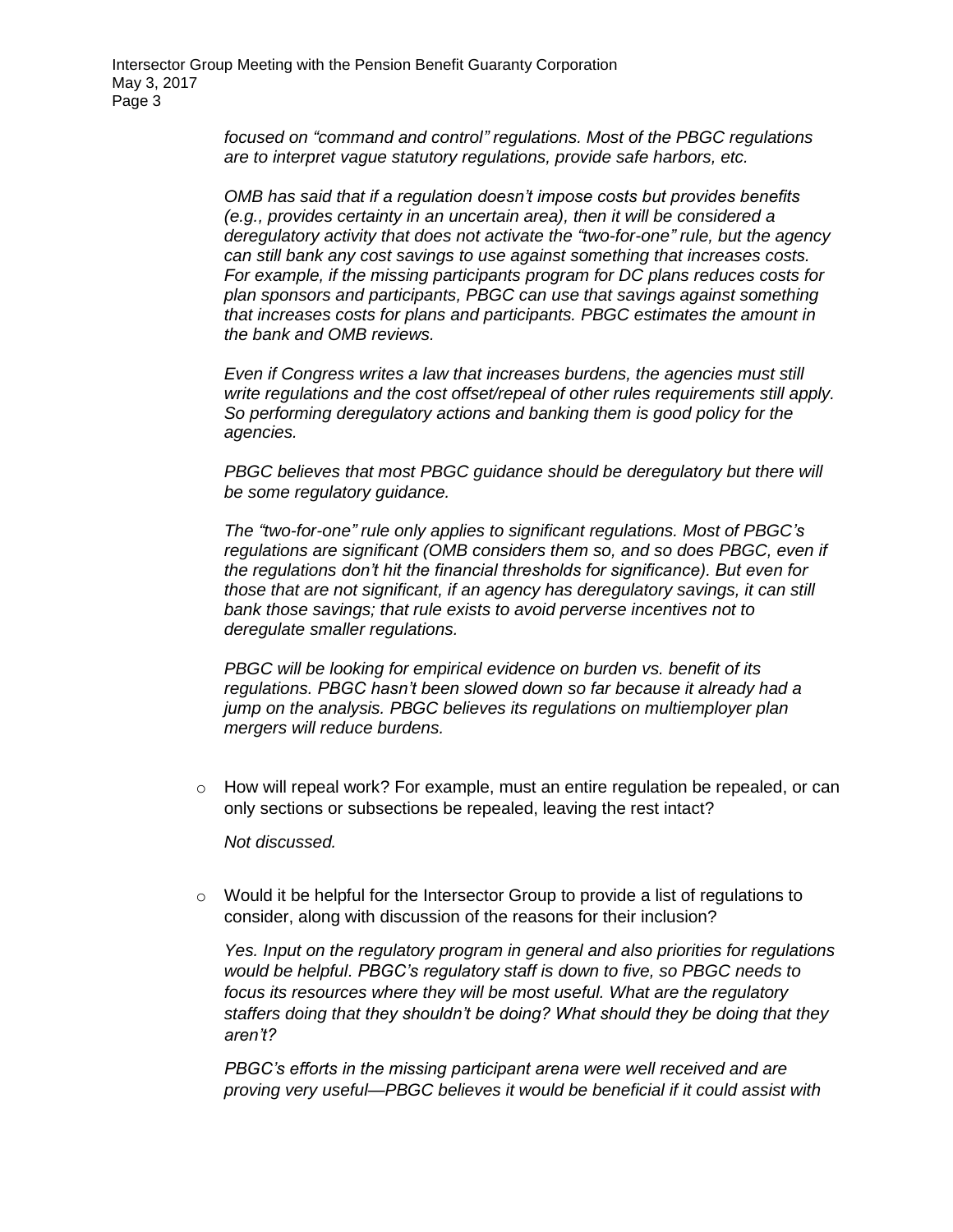*missing participants for ongoing plans, but PBGC believes it doesn't currently have statutory authority. Possibly it may have authority to do that in the future.* 

*PBGC addressed an issue related to paying interest on overpayments. It indicated that there is no longer a real need because plan sponsors no longer pay the fixed premium early and true up the premium later, so PBGC no longer sees significant overpayments. Also PBGC sends out notices quickly when it sees something wrong. PBGC tries to work on things that affect a lot of people, and this issue doesn't. Things that don't affect many people PBGC addresses by exception. Currently, overpayments typically only happen because of data errors or premium calculation mistakes discovered by actuaries or plan sponsors.*

#### **Part II: Input from the profession**

- Specific issues for discussion
	- o Single Employer
		- o What is PBGC's plan with respect to mortality assumptions now that the IRS proposed regulations have been released?

*PBGC is looking at updating its mortality assumptions in conjunction with interest rates. Currently PBGC uses an implicit approach to determine rates (looking at annuity purchase prices in total, and solving for the interest rate using current PBGC mortality). PBGC is hoping to issue a proposed regulation this year.* 

*PBGC is looking to match the way insurers would price a similar pension claim. It is possible that insurers may like the shape of a table that is different than the SOA table. PBGC is seeking input on static vs. projected tables (what can the pension community readily handle with respect to generational tables?). PBGC has heard all actuarial firms can use yield curves. PBGC asked if firms can use generational mortality with no problem, or does a projected static table need to remain available? Does the answer vary for different parts of the actuarial community? PBGC doesn't believe the difference matters as much for their purposes because it is looking at liabilities for a population, not individuals. If the Intersector Group has any views on ability to use generational mortality in things like ERISA* §*4044 calculations, etc., PBGC would like to hear them.*

*The Intersector Group said that the yield curve is fine, and use of generational mortality is not a problem for large plans but may be for small third-party administrators and actuarial shops—they would need a "fairly long runway" to get there. In any event, PBGC will again ask for input on this.* 

*The Intersector Group discussed having a rule based on plan size. PBGC questioned whether it was practical because plans can flip back and forth across any size threshold. The Intersector Group indicated that for a small plan, all it really does related to PBGC is premium filing—not other PBGC filings.*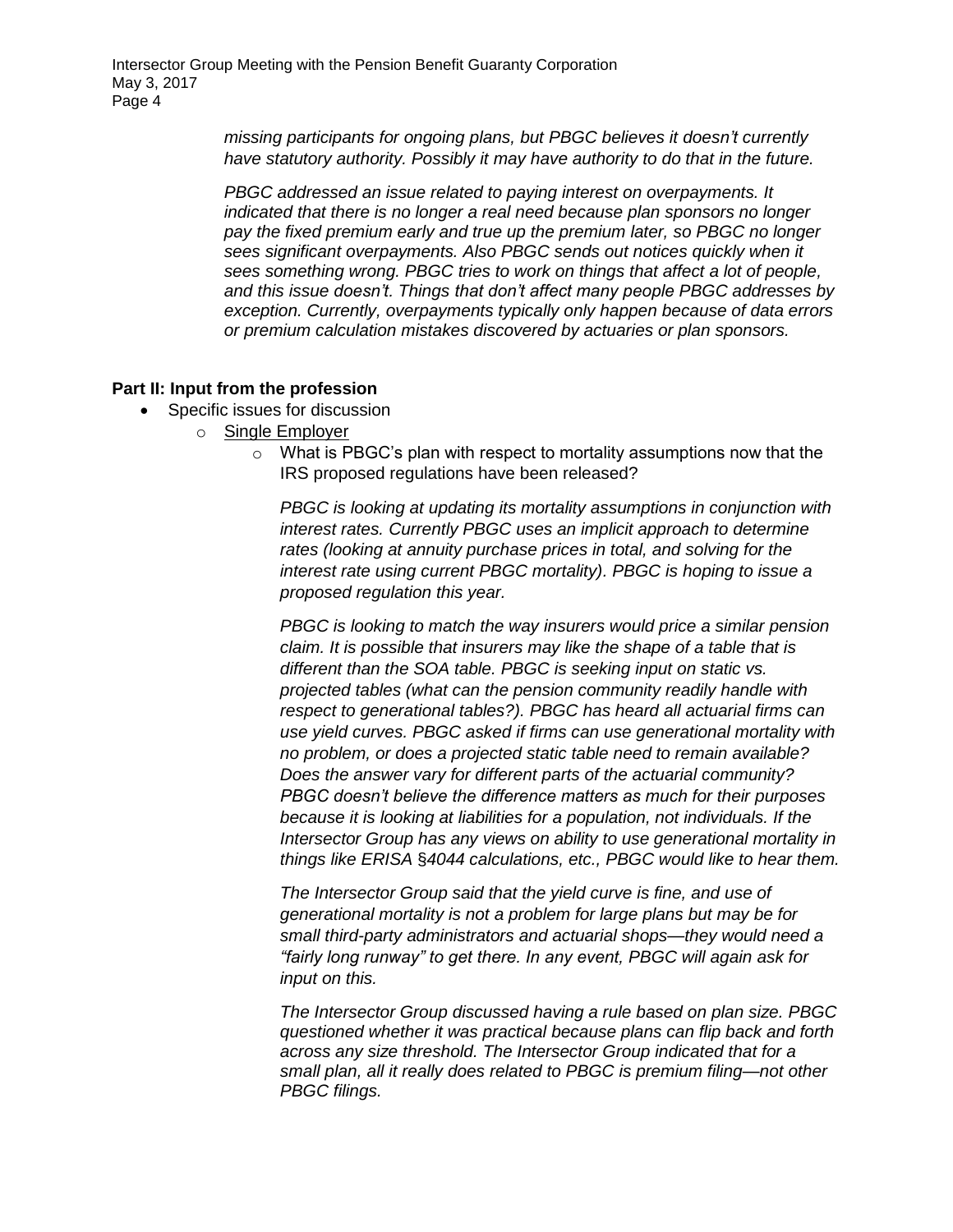o Is PBGC moving forward with review of all other assumptions (e.g., ERISA §4044), and what can be expected on that front?

*Two years ago, PBGC started down the path of reviewing/updating all its assumptions. Expected Retirement Age (XRA) is next on the agenda. XRA is difficult to apply because the benefit changes during the projection period, thus changing the appropriate XRA table.*

*PBGC cannot use IRC* §*430 actuarial assumptions used for retirement rates because PBGC is trying to replicate the price of an annuity—where the fact that people will begin benefits early if the employer is not in business is very relevant.*

*PBGC is trying to reduce the lag between observed annuity prices and the published interest rates.*

o Are there any plans to propose guidance on ERISA §4062(e)?

*PBGC has not been focused on ERISA* §*4062(e) (requirements related to the cessation of operations at a company facility or business segment). The statute narrowed it so much that there are very few filings, so it doesn't make sense to use regulatory resources to provide guidance. PBGC doesn't even have a statistically significant sample of cases that it could use to inform guidance. Fewer than a dozen have been identified since the new law was enacted (December 2014). PBGC is not out looking for ERISA* §*4062(e) situations.* 

 Are there any changes in the types of issues PBGC is seeing on audits of plan terminations or premium filings?

#### *Plan Termination*

*Most plans that do a standard termination are small. The number of plan terminations per year has been fairly steady for the past three years or so.*

*PBGC finds larger plans filings tend to be cleaner, with fewer issues. IRS discovers the most issues in plans with 300-500 participants.* 

*Some plans distribute assets without filing for a standard termination with PBGC. The Premiums group identifies plans that stop filling.*

*There were 260 plan termination audits in 2016; 25 percent were not in compliance with plan provisions or laws/regulations. The result was \$4.5 million worth of additional benefits. Most were small plans, generally 300- 500 participants.*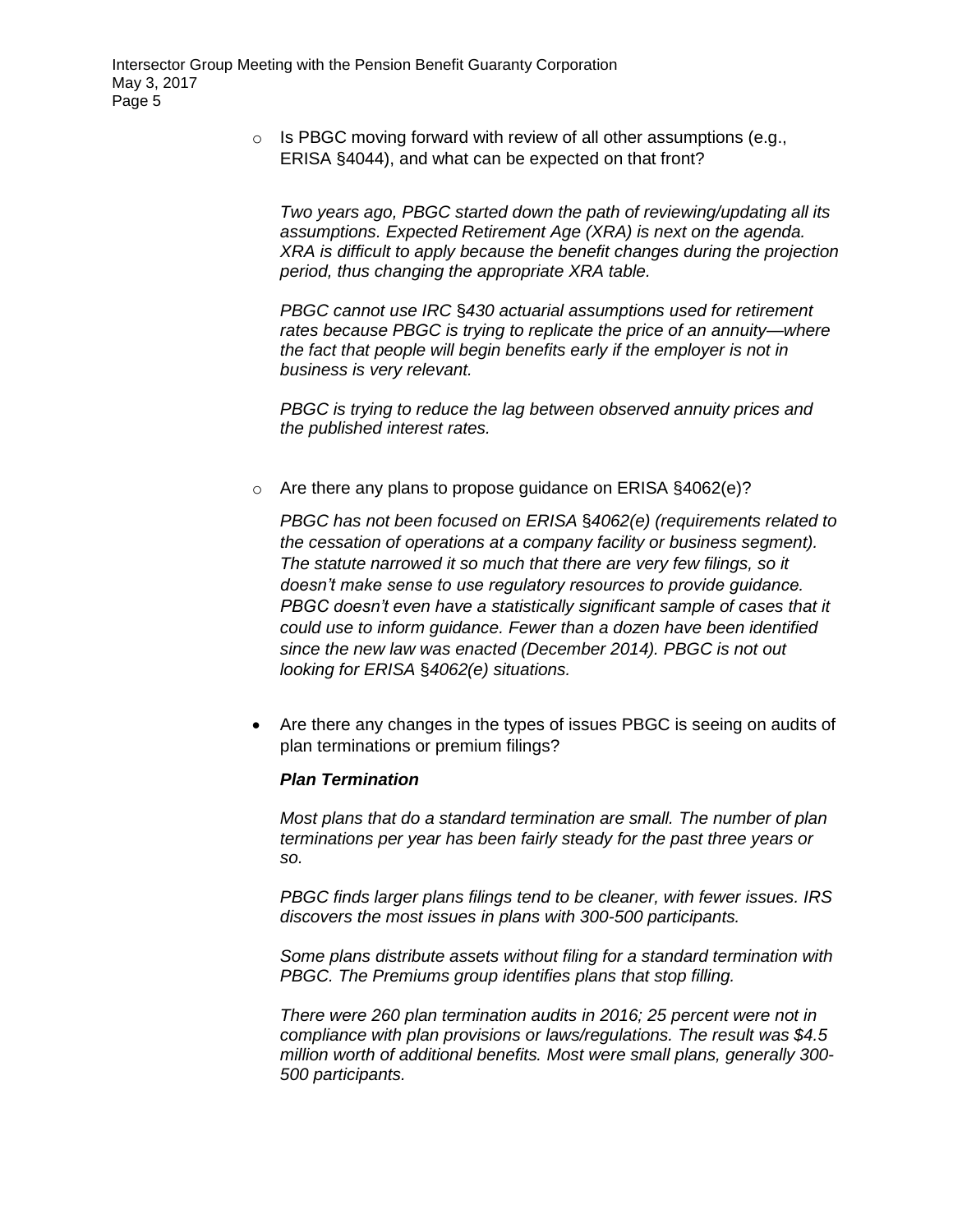*PBGC provided a litany of errors it commonly discovers, mostly resulting in incorrect benefit amounts, including:*

- o *Incorrect compensation and/or service*
- o *Not fully vesting those terminated within five years of plan term (unless deemed cash out language exists, presumably)*
- o *Not protecting benefits in a prior plan as required by IRC §411(d)(6)*
- o *Not applying, or incorrectly calculating, top-heavy minimum (e.g., top-heavy calculation not based on right number of years)*
- o *Prorating benefits according to existing plan assets*
- o *Deducting processing fee from participant benefits (PBGC sees this happen frequently)*
- o *For lump sums, the wrong interest rates, age, or mortality table being used, not using alternative plan assumptions, using postdate of plan termination (DOPT) assumptions that provide a lower benefit, GATT/PPA transition issues, incorrect stability period/look-back month*
- o *Non-majority owners waiving benefits*
- o *Election forms without all benefit options listed*
- o *Missing spousal consent*
- o *Missing participant benefits not handled in accordance with ERISA*  §*4050 (e.g., rolling over missing participant benefits to an IRA if between \$1,000 and \$5,000, which is not permitted; the plan administrator must buy an annuity or pay the missing participant amount to PBGC.)*

*PBGC only considers underpayments (not overpayments) to be errors.*

*PBGC also mentioned that changes in actuarial firms cause problems upon plan termination. Often, backup data about how the accrued benefit was calculated is missing. Plan sponsors must retain benefit calculation backup for six years after plan termination. PBGC implied that if an actuary signs the Form 500 filing as EA (Schedule EA-S), he or she should make sure that data is being retained. This was not discussed further due to time constraints.*

*PBGC is seeing a lot of risk transfer and clean-up activities happening before plan terminations. De-risking activities (including bulk lump sum programs) in the year before plan termination are also included in audits.*

*PBGC discussed de-risking and its effect on PBGC and indicated that many people focus only on lost premiums after a de-risking event rather than on elimination of potential risks, but PBGC is more concerned about the mix of de-risking actions between "good risks" and "bad risks." PBGC's initial review suggests de-risking is happening in both groups. It has an ongoing project to study this. It also notes that while there has been a huge increase in de-risking activity (from an initially very low level), as a percentage of the total market it still is not huge. Insurance*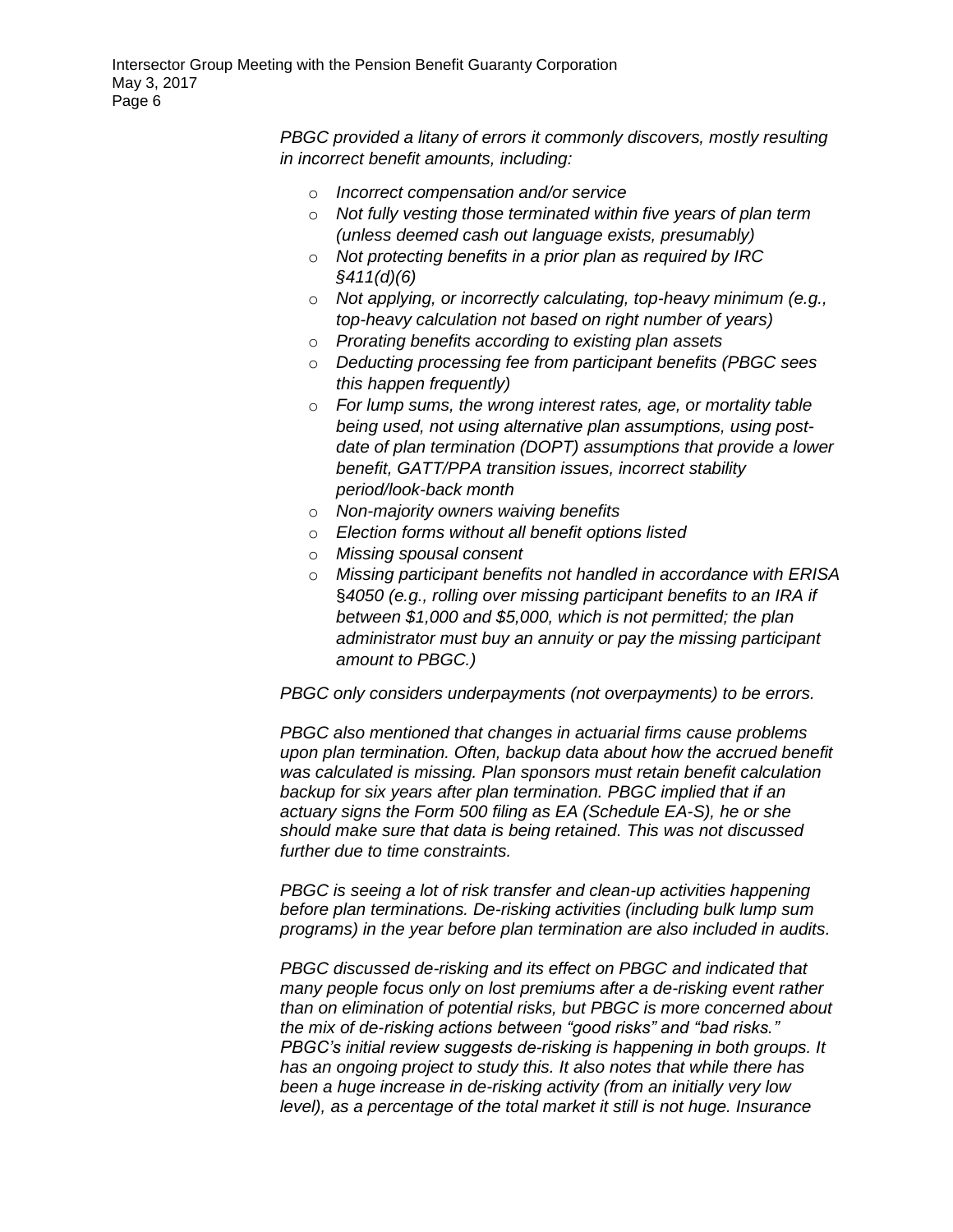Intersector Group Meeting with the Pension Benefit Guaranty Corporation May 3, 2017 Page 7

> *capacity comes into play as well—it has changed from a buyer's market to a seller's market.*

#### *PBGC premium common mistakes*

*Here is a list of the most common mistakes PBGC sees:*

- o *Plans sending money to the wrong place (e.g., required contributions go to PBGC rather than the plan's trust). Or sponsors sending premiums to the old lockbox.*
- o *Problems with debit blocks—When a plan sponsor does an electronic transfer, it can either (i) tell the bank to send the money to PBGC (MyPAA), or (ii) give PBGC permission to reach into its account and take the money (PBGC.gov). If you do (ii) but don't give your bank PBGC's code, it won't let PBGC reach in—these problems usually result in premiums being at least seven days late, so a one-month late payment penalty kicks in. As much as 25 percent of these debits result in debit block problems.*
- o *Small plans get the interest rate lookback wrong, or sometimes they use the right lookback for the actual valuation date used but fill out the premium form incorrectly, leading PBGC to believe the plans used the wrong rate. PBGC looks at the valuation date listed to determine whether a plan is using the small plan lookback; sometimes a sponsor puts Jan. 1 as the valuation date when it is really using Dec. 31.*
- o *Bad Enrolled Actuary (EA) numbers—PBGC matches the EA numbers with the Joint Board's list—PBGC has discovered people using someone else's EA number. Sometimes in a small shop, someone other than the EA will sign the form using his or her own name and the EA's EA number. The Intersector Group pointed out that sometimes it is just a mistake—the EA has changed and the prior EA's number is inadvertently used.*
- o *Risk transfer questions—PBGC is getting lots of answers that don't make sense (for example, a plan says it has four terminated vested participants (TVs) but says in the de-risking section that it offered lump sums to hundreds of TVs).*
- o *Questions about plan freeze—PBGC also gets answers that don't make sense here (e.g., form indicates that there is a hard freeze but the plan is not closed to new entrants).*
- o *PBGC always compares the market value of assets on the premium filing to that reported on the Schedule SB, and will send a letter to the plan sponsor if there's a difference.*
- o *Form 5500—A lot of people incorrectly answer the questions about critical and declining status on Form 5500. PBGC asked whether there were ways (like checklists) to encourage folks to be more careful?*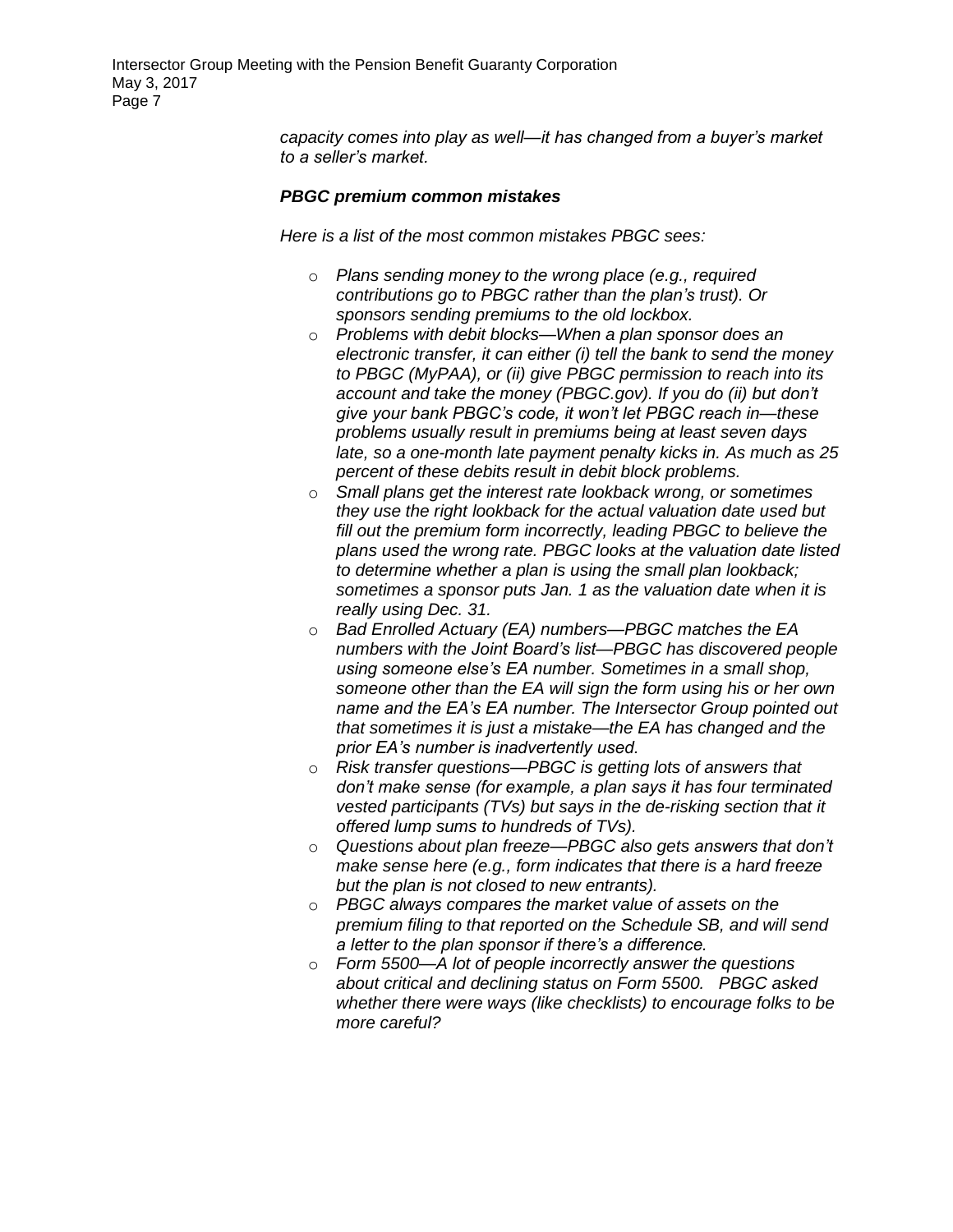o Can PBGC share the types of events/financials that trigger outreach to plan sponsors requesting information regarding defined benefit (DB) plans, because practitioners are seeing more of these requests for information, and it is not always clear what the triggers are?

*What triggers PBGC outreach: In terms of the number of cases in PBGC's Corporate Finance and Restructuring Division, the number has not gone up over the past three to five years; it has remained remarkably steady, in fact. There are about 550 cases currently open.*

*If a plan sponsor gets a letter from PBGC and it is not clear why, call and ask—the trigger should be clear in the letter, but if it isn't, PBGC will make it clear over the phone.* 

*Common triggers are:*

- o *Reportable events (trending down; 800 per year currently; were at 1,000-1,200 in aftermath of financial crisis).*
- o *Have formalized Form 5500 project—PBGC looks at Forms 5500 that indicate a missed contribution and looks for the Form 10 or Form 200. It always did this, but it is more formal now (PBGC has a template letter for this case).*
- o *Referral from premiums department—Multiple years of missed premiums.*
- o *Early Warning Program—PBGC is proactively monitoring the largest DB plans; \$50 million in underfunding or 5,000 aggregate DB participants; 1,000-1,500 companies being monitored. PBGC issued an updated fact sheet in December 2016. PBGC recognizes that there was some concern after it published the fact sheet that it has expanded the program, but it has not—it expanded the explanation of how the program works, and people took it as an expanded program. PBGC plans to follow up with Q&A's soon to clarify some areas of the fact sheet and is actively soliciting questions for the Q&A's.*

*[Note: The PBGC has since posted the Q&A's at [https://www.pbgc.gov/prac/risk-migration-q-and-a\]](https://www.pbgc.gov/prac/risk-migration-q-and-a)*

- o Multiemployer
	- $\circ$  If no relief is provided, what will happen to the multiemployer program if financials play out the way they are expected to and funds become insufficient to cover guaranteed benefit levels? Is there anything the actuarial profession can do to help identify long-term solutions to the multiemployer challenges?